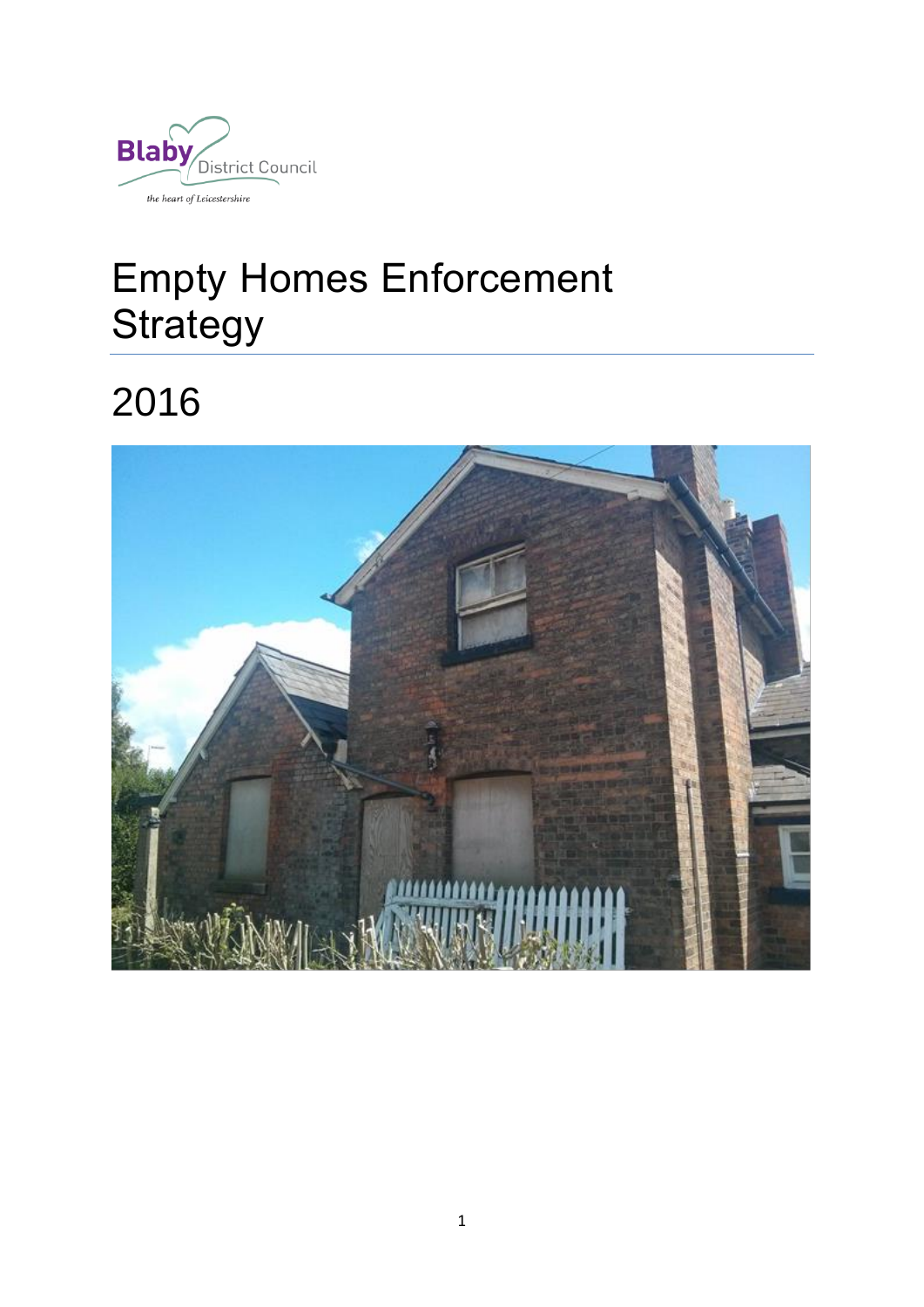# **Contents**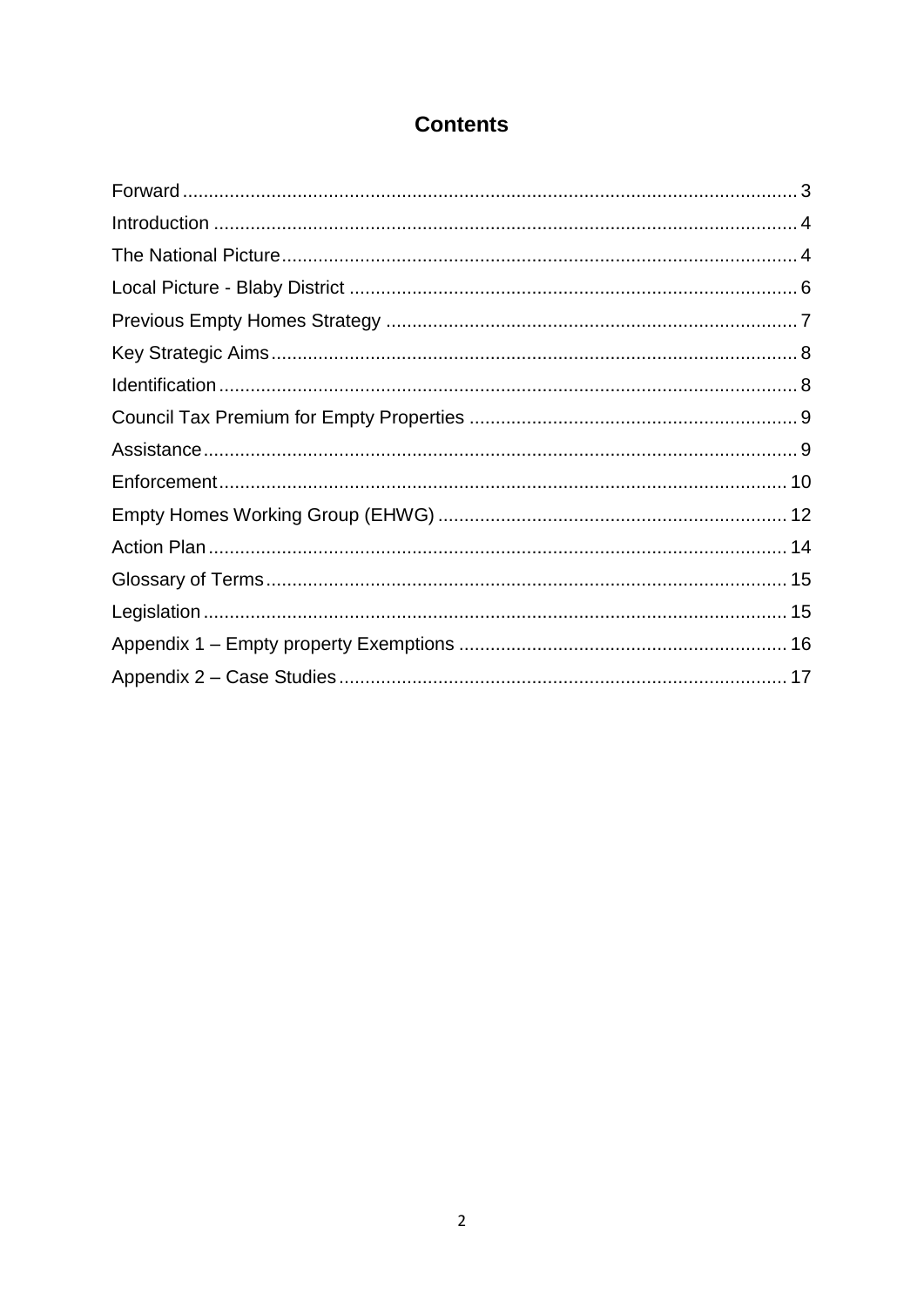# <span id="page-2-0"></span>**Forward**

The Government has increasingly encouraged local authorities to search for innovative ways to address the problem of empty homes, as an empty home is a wasted asset for both the owner and the community. Empty homes may lead to antisocial behaviour or crime, and, particularly where they are clustered can have a far reaching negative impact on the local community.

This Empty Homes Enforcement Strategy is an important step to ensure that a strong focus on empty homes is maintained and that there is a balanced approach to bringing empty homes back into use.

We intend to deliver a strategy that focuses on partnership working, effective tools and taking appropriate action, having regard to the wider agenda – improving the quality of life of all in Blaby District.

Councillor Guy Jackson **Neighbourhood and Environmental Services Portfolio Holder**

August 2016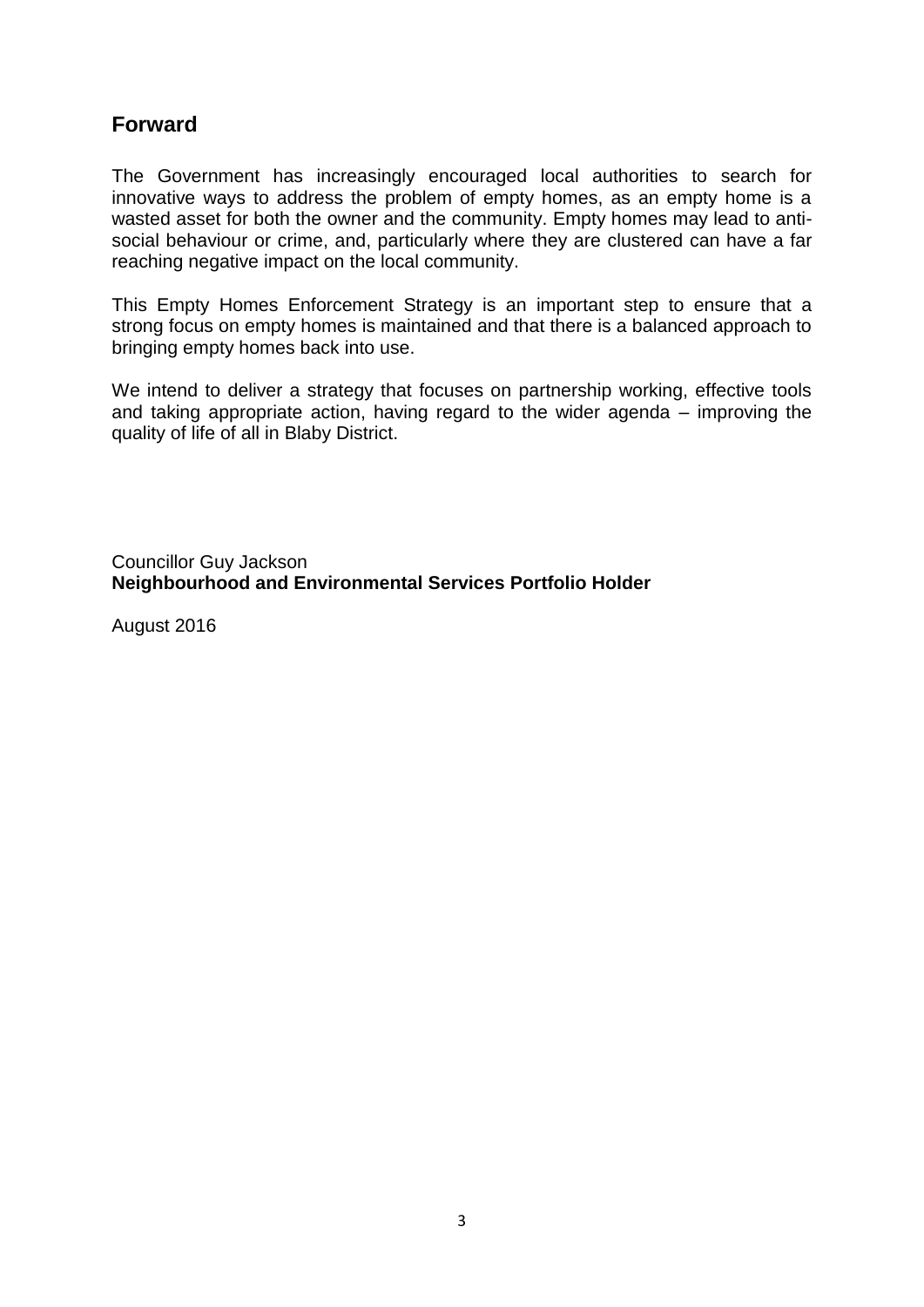## <span id="page-3-0"></span>**Introduction**

**Blaby District Council's Empty Homes Enforcement Strategy (EHES) sets out a clear direction and actions to reduce the number of empty properties, thus tackling the blight and anti-social behaviour associated with these properties whilst also seeking to increase the number of affordable homes within the District.**

With over a quarter of a million properties in England sitting empty for longer than six months and substantially unfurnished it is becoming more essential that these wasted resources are put to use as a key source of housing. Returning empty properties back to use is both cheaper and faster than building new properties, and by government estimates would provide in excess of a year's worth of new housing for England, which is not being provided by the construction sector.

Blaby District Council is committed to bringing empty homes back into use. This EHES has been developed to help achieve this, outlining the key housing issues faced by the district and the tools at the Council's disposal to deal with long-term empty properties. The success of this Strategy will contribute towards achieving two out of the three priorities set out in the Blaby District Council adopted Housing Strategy 2015, namely :

- Increasing the Supply of Housing across the Tenures
- Making the best use of the existing housing stock

## <span id="page-3-1"></span>**The National Picture**

## What is an Empty Property?

Most properties are only left empty for short periods and rarely require intervention from the Local Authority. However where properties remain empty for more than 6 months these become designated as 'Long Term Empty' (LTE). Owner's of these properties often need assistance, help, advice, persuasion or in some cases formal action to bring their property back into use. It is estimated that there are around 205,000 LTE's nationally as shown on the map and detailed in the table on page 6.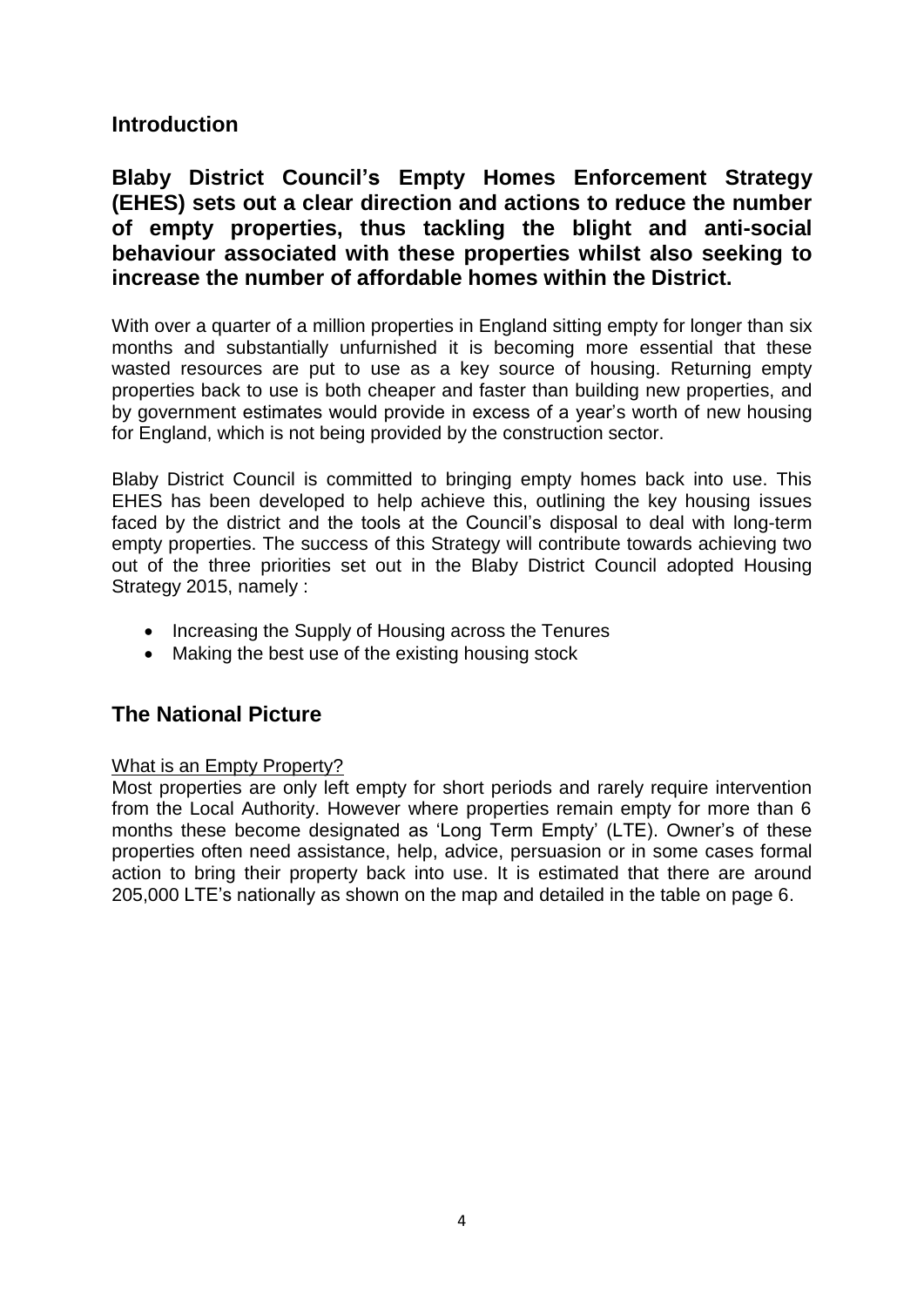

*Percentage homes long-term empty by local authority*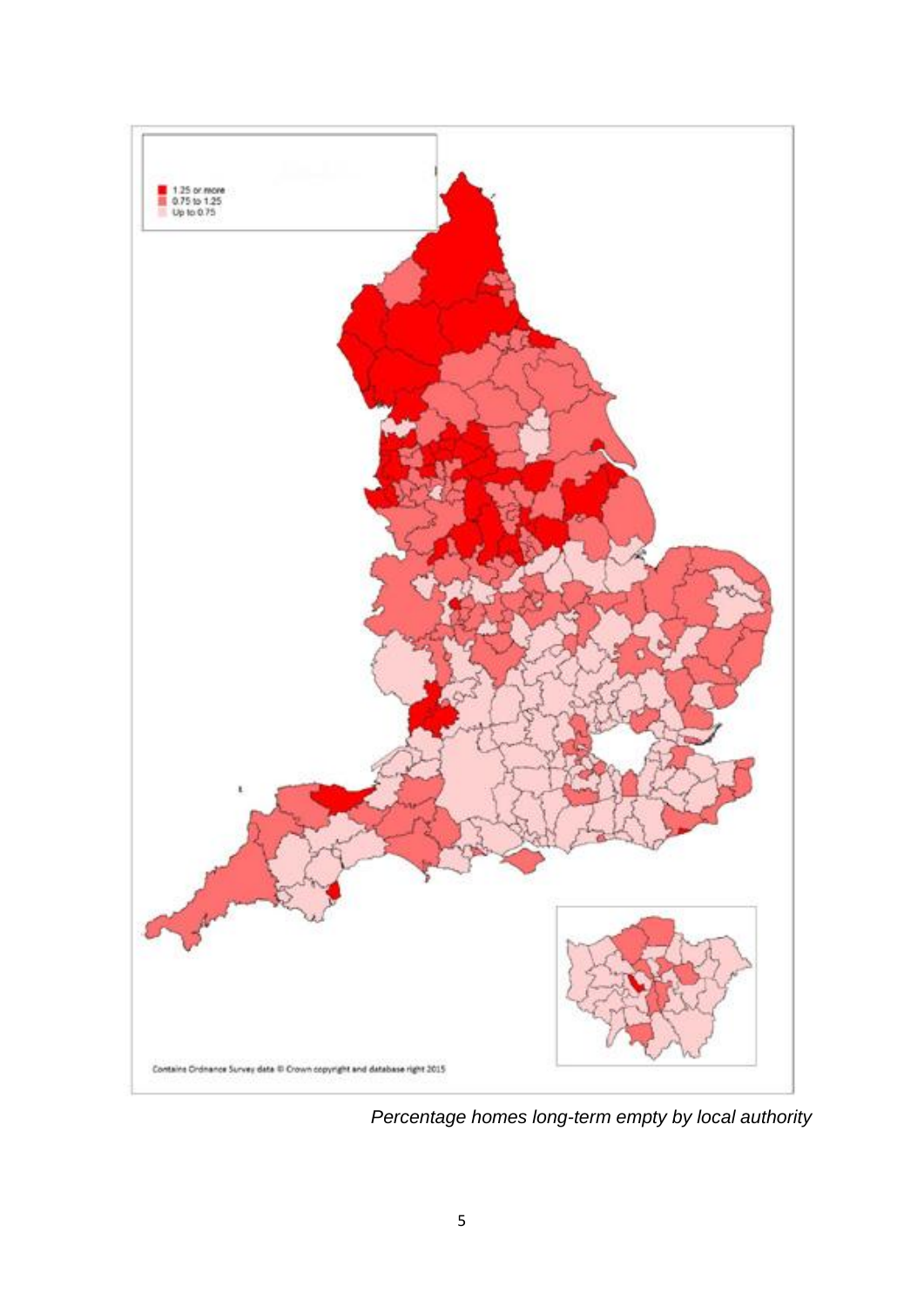| <b>Region</b>        | <b>Number of</b><br>dwellings | <b>Number of</b><br>dwellings<br>recorded as<br>long-term empty | <b>Percentage</b><br>of dwellings<br>recorded as<br>long-term empty |
|----------------------|-------------------------------|-----------------------------------------------------------------|---------------------------------------------------------------------|
| <b>North East</b>    | 1,196,943                     | 16,052                                                          | 1.34%                                                               |
| <b>North West</b>    | 3,193,675                     | 40,461                                                          | 1.27%                                                               |
| Yorkshire & Humber   | 2,357,866                     | 27,058                                                          | 1.15%                                                               |
| <b>East Midlands</b> | 2,014,514                     | 19,490                                                          | 0.97%                                                               |
| <b>West Midlands</b> | 2,413,862                     | 22,257                                                          | 0.92%                                                               |
| East of England      | 2,590,719                     | 17,202                                                          | 0.66%                                                               |
| London               | 3,470,247                     | 20,795                                                          | 0.60%                                                               |
| South East           | 3,768,624                     | 23,956                                                          | 0.64%                                                               |
| South West           | 2,457,713                     | 18,550                                                          | 0.75%                                                               |
| <b>England</b>       | 23,464,163                    | 205,821                                                         | 0.88%                                                               |

Table 1 *- Number and percentage of dwellings long-term (more than six months) empty by region*

#### Why do properties become empty?

Transactional empty properties arise due to the normal processes of buying, selling and letting properties. There are other common reasons why properties might become empty:

- Death of the occupant
- Occupant moving to hospital or institution
- Eviction or repossession
- Maintenance or value issues obstructing ability to rent property
- Need for repair and refurbishment beyond budget of owner

Some of these events can leave a property without occupiers for a period of time, and the new owner may experience difficulties taking the next steps required to return the property back into use. Often, they may lack the resources, both in terms of time and money, needed to renovate their property and then find a tenant or buyer for it.

## <span id="page-5-0"></span>**Local Picture - Blaby District**

Using December 2015 as a snapshot, there were **548** empty or vacant properties within Blaby District out of a housing stock of **40,961**. This strategy focuses only on LTE properties (those that have been empty for 6 months or longer), of which there are **205**. Some LTE fall within exempt categories and are therefore not included (see appendix 1). This leaves **149** that fall within the LTE category or 0.36% of the total housing stock. This is significantly lower than both the national and regional averages - shown in table 1.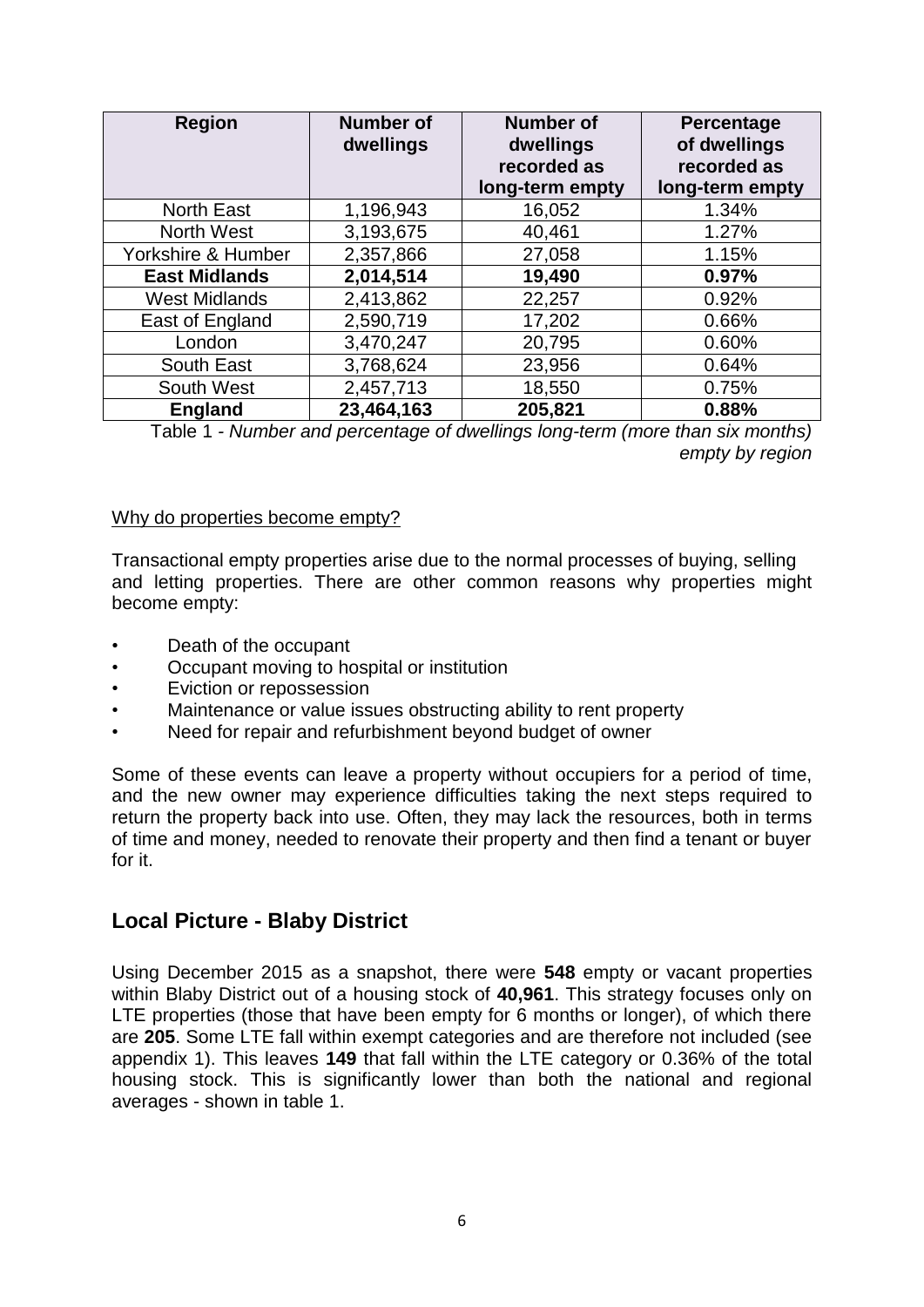Key characteristics in Blaby District include:

- A high proportion of owner occupiers
- A high proportion of older households
- A low supply of general needs affordable stock for families
- Relatively high house prices although the number of sales have dropped, the price of property has remained relatively stable across much of the district, particularly in the more rural settlements.

<span id="page-6-0"></span>These characteristics will be considered in the implementation of the strategy.

# **Previous Empty Homes Strategy**

The Council adopted an Empty Homes Strategy in 2010. This strategy recognised there are a range of reasons that can result in a property becoming empty. It also set out a range of tools that could be utilised in order to assist owners to bring a property back into use.

## Achievements 2010-2016

Since the introduction of this Strategy the key achievements include:

- 843 properties returned to use with our help
- The overall number of Long Term Empty Properties has reduced from 300 in 2010/11 to 149 in 2015.
- Securing £100,000 of New Homes Bonus receipts to help bring empty properties back into use.



*Empty Homes Brought Back Into Use (Year on Year)*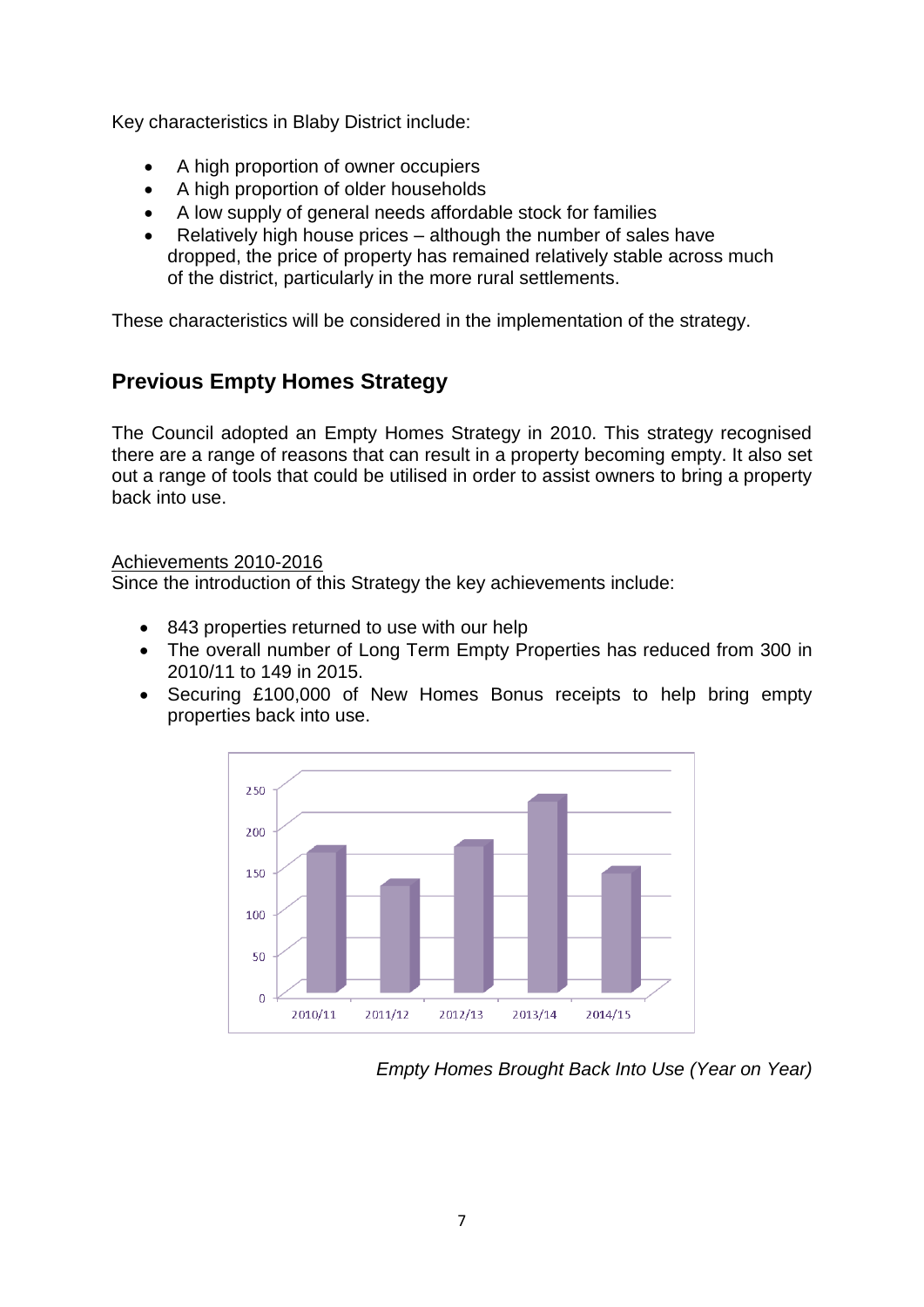# <span id="page-7-0"></span>**Key Strategic Aims**

The core aims of this strategy are:

- Bringing Empty Properties back into use
- Reducing the negative effects of empty properties on the neighbourhood and residents, in relation to anti-social behaviour and other crime
- To prioritise empty homes for enforcement action

This strategy has been developed to help achieve these aims, having regards to the key housing issues faced by the District and the tools available at the Council's disposal to deal with long-term empty properties.

Working to achieve the aims outlined will involve:

- Establishing and following clear processes with regard to identifying and tackling LTE properties
- Streamlining the process through which empty properties can be brought back into use through legal means, where this becomes necessary.
- Ensuring eligibility for grant funding is fair and prioritise those in greatest need.

## <span id="page-7-1"></span>**Identification**

In order to tackle the blight of empty properties, the Council intends to work in collaboration with other departments and external partners to help identify empty properties in order to help bring them back into use.

## Council Tax

The vast majority of empty properties are identified through the information provided by Blaby District Council's Tax department.

## **Complaints**

Empty properties are often identified following complaints made to the Council from members of the public. Currently the Environmental Health Team deals with complaints that relate to empty properties. Details are then passed on to the Empty Homes Officer within this team for further investigation.

## **CapacityGrid**

The Council employs the services of CapacityGrid to contact owners of properties that are newly vacated. This helps in keeping accurate records on the number of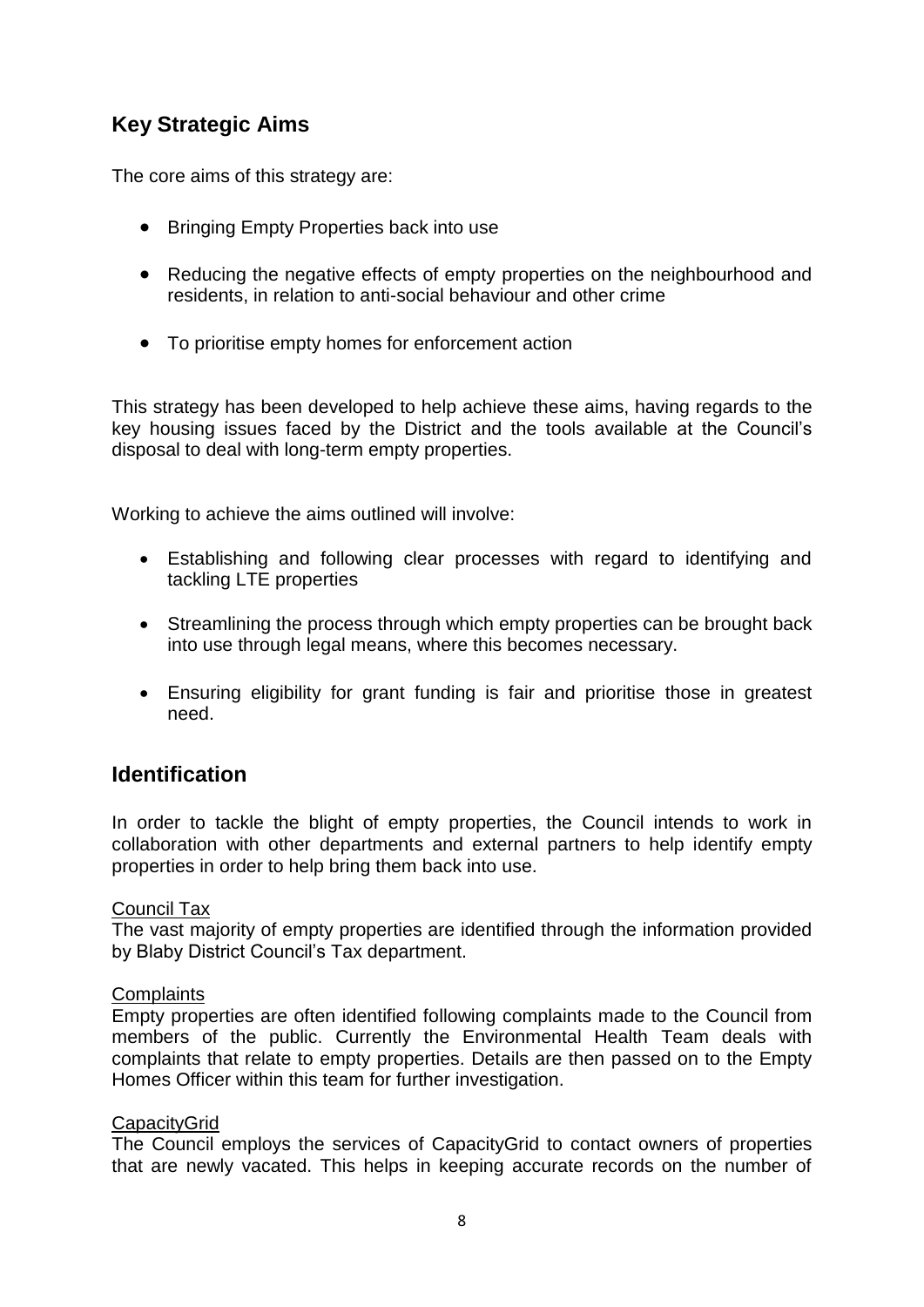empty properties within the district and provides the opportunity to contact and make owners aware of the help and assistance that is available to bring empty properties back into use.

# <span id="page-8-0"></span>**Council Tax Premium for Empty Properties**

In order to discourage owners of empty properties leaving from them unoccupied for long periods of time, the Council currently charges 100% of council tax as an Empty Homes Premium for properties empty longer than one month.

We are aware the other local authorities are increasing this premium as a way of tackling the issues of empty properties in their area. We have not ruled this out as a possibility in future should circumstances change and this is deemed appropriate.

## <span id="page-8-1"></span>**Assistance**

The Council will always do its utmost to resolve an empty homes issue by finding a mutually beneficial solution which allows the owner to keep hold of the property. The Council will always seek to work with the owners of long-term empty properties in the first instance, focussing on providing assistance and support for owners in bringing a property back in to use.

One of the main barriers for owners is the cost of the renovation works, with many requiring significant investment in order to bring them back into use. Many owners do not have the funds to return properties back into use themselves and therefore require financial assistance.

Offering financial support to owners of empty properties, to pay for renovation works, may be possible if the owner renovates the property in order to house a vulnerable household, or are themselves considered vulnerable.

## Empty Property Grant

The Council currently provides financial assistance in the form of a non-repayable grant of up to £10,000 to owners of empty properties. In order to be eligible for this funding owners must agree to let out the property to a family or individual who is currently on the Councils housing waiting list for a minimum of two years. With this grant funding the Council will also provide owners with a dedicated Officer to help assist with arranging viewings; drafting tenancy agreements; support with inspections and inventories as well as securing deposits and rent in advance.

## Empty Property Loan

Experience has indicated that financial assistance to empty property owners without placing conditions means the tenancy can be an attractive option and may result in many more properties being brought back into use. As such the Council also offers the choice of an interest free loan up to £10,000 to pay for repairs. This can be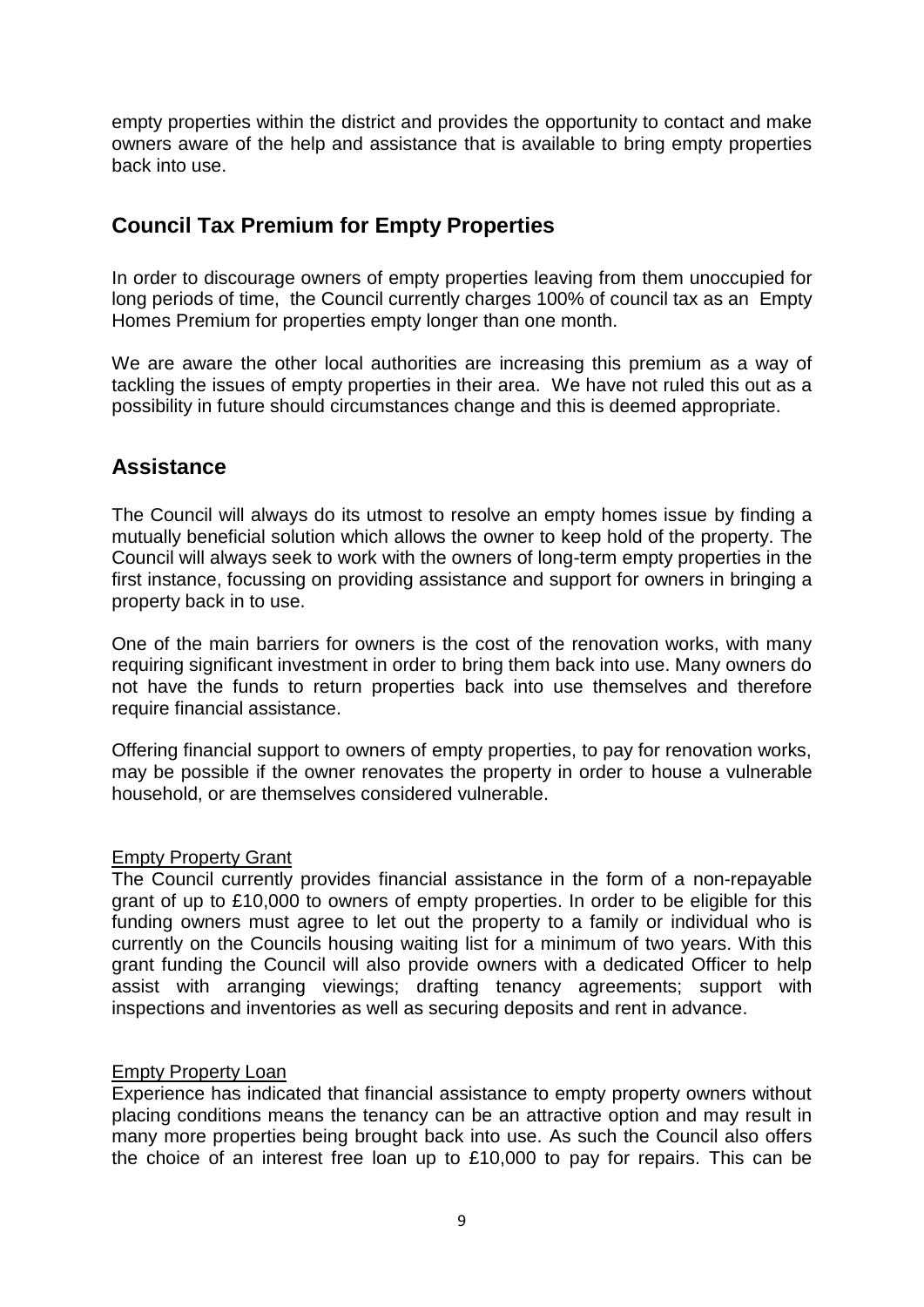repaid in instalments or be placed on the property as a land charge to be re-paid when the property is sold.

## <span id="page-9-0"></span>**Enforcement**

Where an owner of a long-term empty property refuses the assistance of the Council, or fails to return their property back into use within a reasonable timescale, firmer measures may be pursued which would require the owner to engage or risk losing their property

The enforcement tools available to the Council are: Enforced Sale Procedure, Empty Dwelling Management Order (EDMO) and Compulsory Purchase Order (CPO). Enforcement action can be halted at any time should the owner wish to engage with the Council to return their property back into use.

## Enforced Sale

The enforced sale procedure can be used when the owner of an empty property has outstanding debts with the Council that exceeds £2,000. In situations where the Council is forced to undertake works to ensure that an empty property is made safe, the costs incurred will be charged against the owner. Should the owner not pay these debts, the Council can enforce the sale of the property in order to recover the costs.

An enforced sale can also be used to recover Council Tax arrears. This process can be halted at any point if the owner decides to engage and pay off their debts with the Council.

## Empty Dwelling Management Order (EDMO)

The Housing Act 2004 gives Local Authorities powers to take over management and secure occupation of an empty property, either directly or via an intermediary (for example a Registered Social Landlord). It may be used as a final step if a voluntary leasing arrangement cannot be agreed upon between the owner and the Council.

The ultimate aim of an Empty Dwelling Management Order is to empower a third party to act as landlord for the property, which will be used to accommodate a household in need. The owner of the property may continue in ownership with an arms length arrangement whilst receiving a regular income. The managing organisation will undertake management and maintenance of the property for an agreed fee.

## Compulsory Purchase Order (CPO)

Compulsory Purchase Order is a lengthy legal process that the Council will not take lightly. CPO can only be confirmed by the Secretary of State. They may only be used in appropriate cases, where despite the Council's best endeavours an owner has consistently failed to bring an empty property back into use.

Where the local authority has tried and failed to return a property to use by all other methods, Compulsory Purchase will be considered. It is perhaps the strongest power available to tackle problem properties. Compulsory Purchase proceedings are often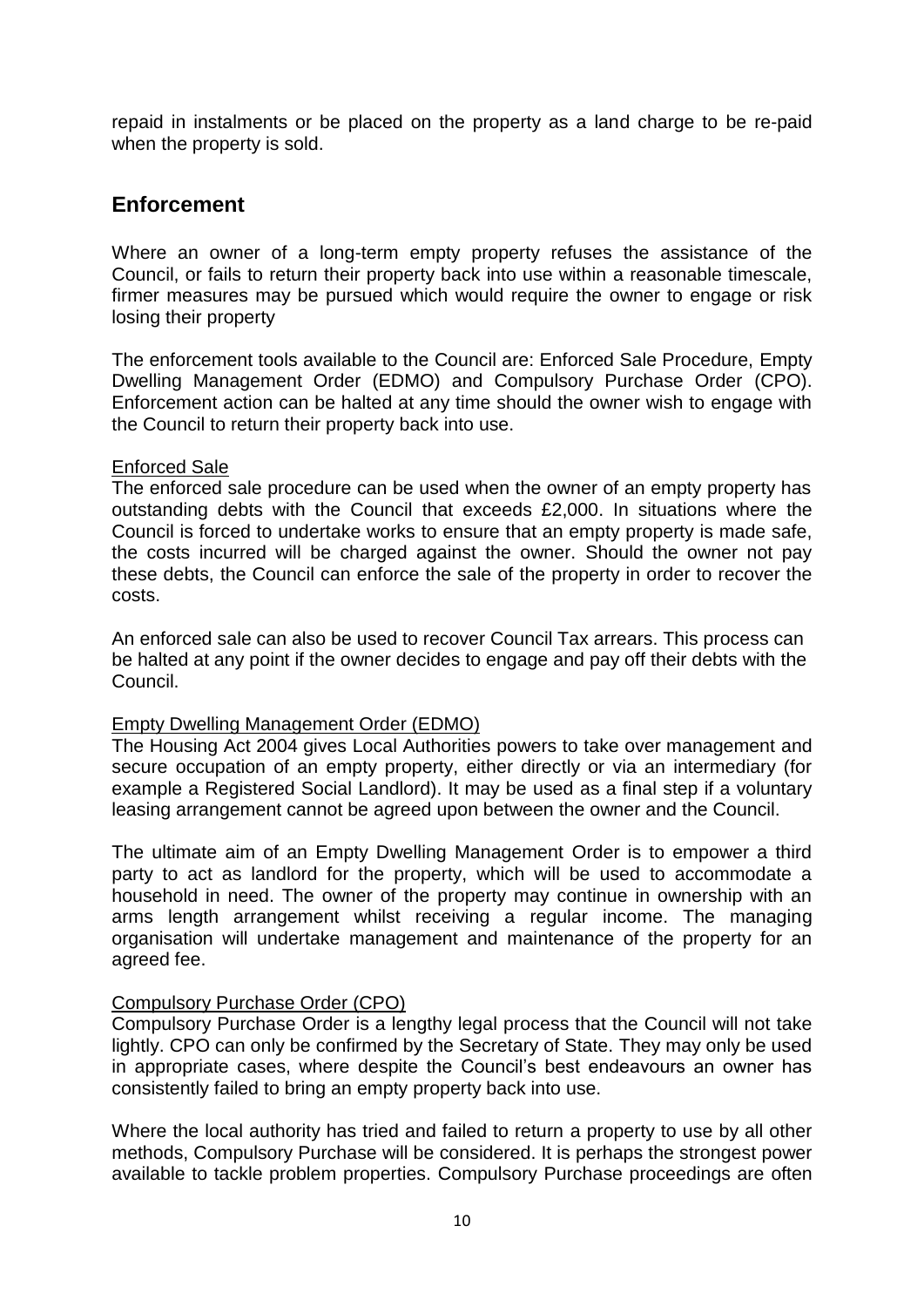not completed because owners have been prompted by the process to bring the property back into use themselves.

## **Other**

The Council may also use certain powers in connection with empty homes, these are:

- Where a property is adversely affecting the amenity of an area, the Council may serve a Section 215 Notice (Town and Country Planning Act 1990) which results in certain steps being taken in order to remedy the condition of the property in question;
- Where a property is dangerous or requires boarding up, the Council may carry out works or require the owner to carry out works to make the property safe (Building Act 1984);
- Where a property is likely to become a danger to public health (Public Health Act 1936), is causing a statutory nuisance (Environmental Protection Act 1990) or where there are pest control issues (Prevention of Damage by Pests Act 1949) the Council may serve notices or carry out works to remedy conditions;
- Where a hazard exists at a property that has the potential to result in harm (The Housing Act 2004) the Council may undertake an inspection using the Housing Health Safety Rating System (HHSRS) serve notices or carry out works to remedy conditions;
- Where the condition of an empty property is allowing or encouraging antisocial behaviours (e.g. graffiti, fly tipping and illegal access) a Community Protection Notice (The Anti-social Behaviour Policing and Crime Act 2014) may be served on the owner of the property detailing necessary action to remedy the situation

## Enforcement procedures

When undertaking enforcement action against empty properties the council has a set of detailed enforcement procedures for officers to follow. These procedures ensure that all cases are treated fairly and consistently, are held within the Environmental Health department of the Council and set out how we prioritise action for LTE.

## Prioritisation for Enforcement

Long-term empty properties, whose owners are absent or prove uncooperative, will be prioritised for action. To determine the most appropriate action each LTE is individually assessed and scored using an Empty Homes Decision Matrix. This considers:

- Length of time empty
- Whether the property already faces enforcement by Council departments.
- The number of complaints the Council has received regarding the property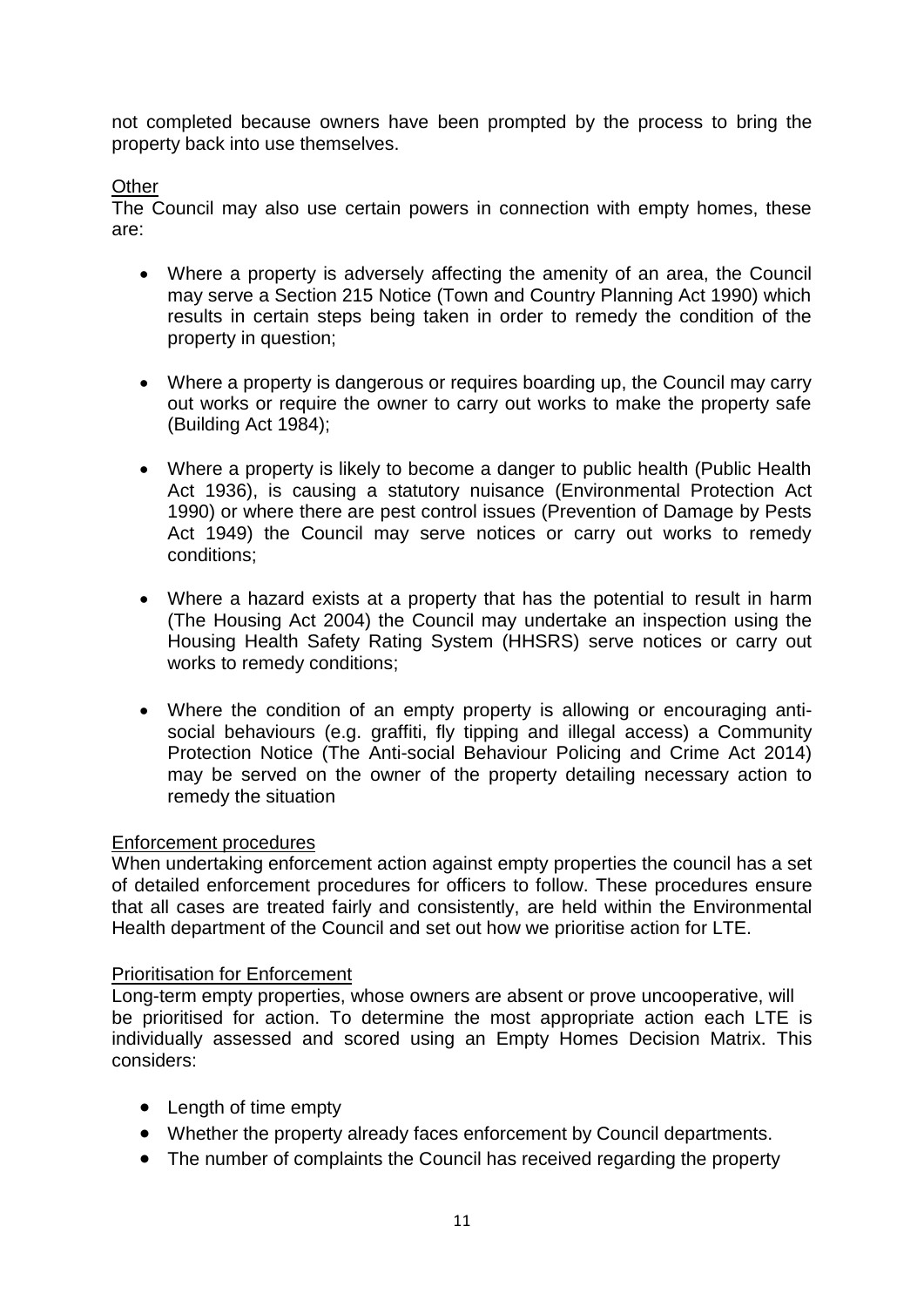- Whether the owner owes money to the Council.
- Whether the property is in conservation area or is a listed building

An Officer will visit the property in order to undertake an external inspection to determine:

- The general condition of the property
- Location and prominence of the property
- Whether the property is causing a detrimental environmental impact.
- Whether the property is attracting criminal activity vandalism, graffiti etc..

Properties are marked against this matrix with the resulting score resulting in the property being placed into one of four categories A,B,C or D. in this process category A being the highest priority with properties within category D being lowest.

| Category                                                                                   | <b>Matrix Score</b> | <b>Action to be taken</b>      |
|--------------------------------------------------------------------------------------------|---------------------|--------------------------------|
| A                                                                                          | >155                | Priority action category. All  |
|                                                                                            |                     | options available including    |
|                                                                                            |                     | enforced sale, compulsory      |
|                                                                                            |                     | purchase, HHSRS*               |
|                                                                                            |                     | inspection and enforcement     |
| B                                                                                          | $101 - 150$         | <b>Enforcement options</b>     |
|                                                                                            |                     | activated and property action  |
|                                                                                            |                     | plan prepared and              |
|                                                                                            |                     | programmed                     |
| $\mathsf{C}$                                                                               | 56 - 100            | Action priority stage 2,3, and |
|                                                                                            |                     | 4 letters to be sent           |
| D                                                                                          | $0 - 55$            | Low Priority No Pending        |
|                                                                                            |                     | Action but awareness letter    |
|                                                                                            |                     | to be sent                     |
| the Harrison and Haalth Cafety, Dating Cratego<br>$*$ $\blacksquare$<br>$T - L L - \Omega$ |                     |                                |

 $^{\prime}$ HHSRS – the Housing and Health Safety Rating System  $\hskip1cm$  Table 2.

This matrix scoring mechanism allows interventions to be targeted and in doing so maximises the use of the Councils resources.

# <span id="page-11-0"></span>**Empty Homes Working Group (EHWG)**

A working group has been set up to review the policy framework in relation to the strategy and monitor its progress, implementation, achievements and actions. This group meets on a monthly basis and consists of representatives from, Private sector housing , Finance, Council Tax, Environmental Health and includes members of the Council's Senior Leadership Team. It is chaired by the group manger for Regulatory and Leisure Services. The aims of this group are

• Monitoring Empty Properties – Setup and evaluate the process for locating, monitoring and assessing problem properties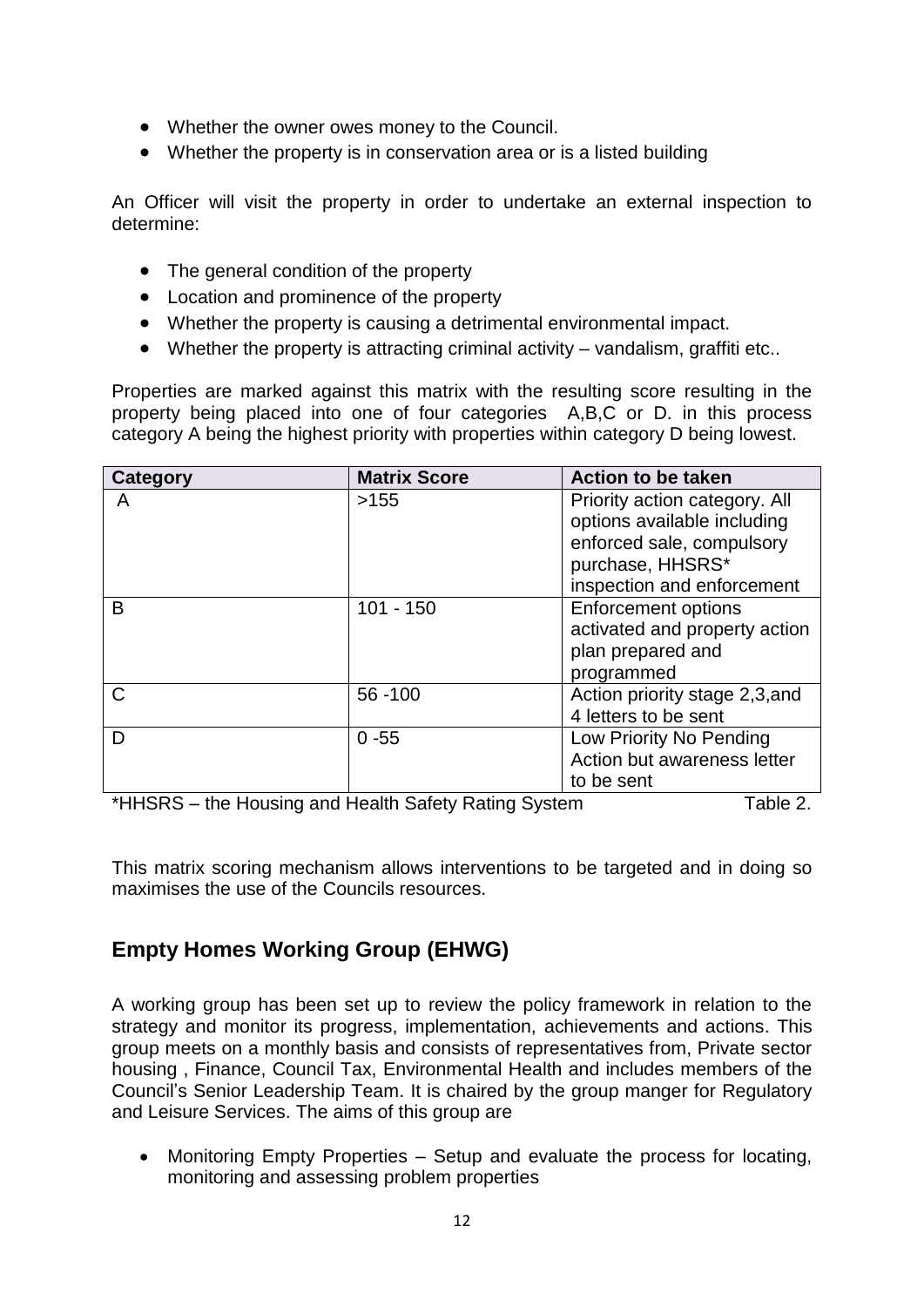- Agree policies and procedures required to streamline assistance for eligible candidates in relation to poor quality or empty property
- Determine funding options
- Review and establish the legal processes involved in implementing the strategy
- Formulate and maintain internal and external partnerships in implementing the strategy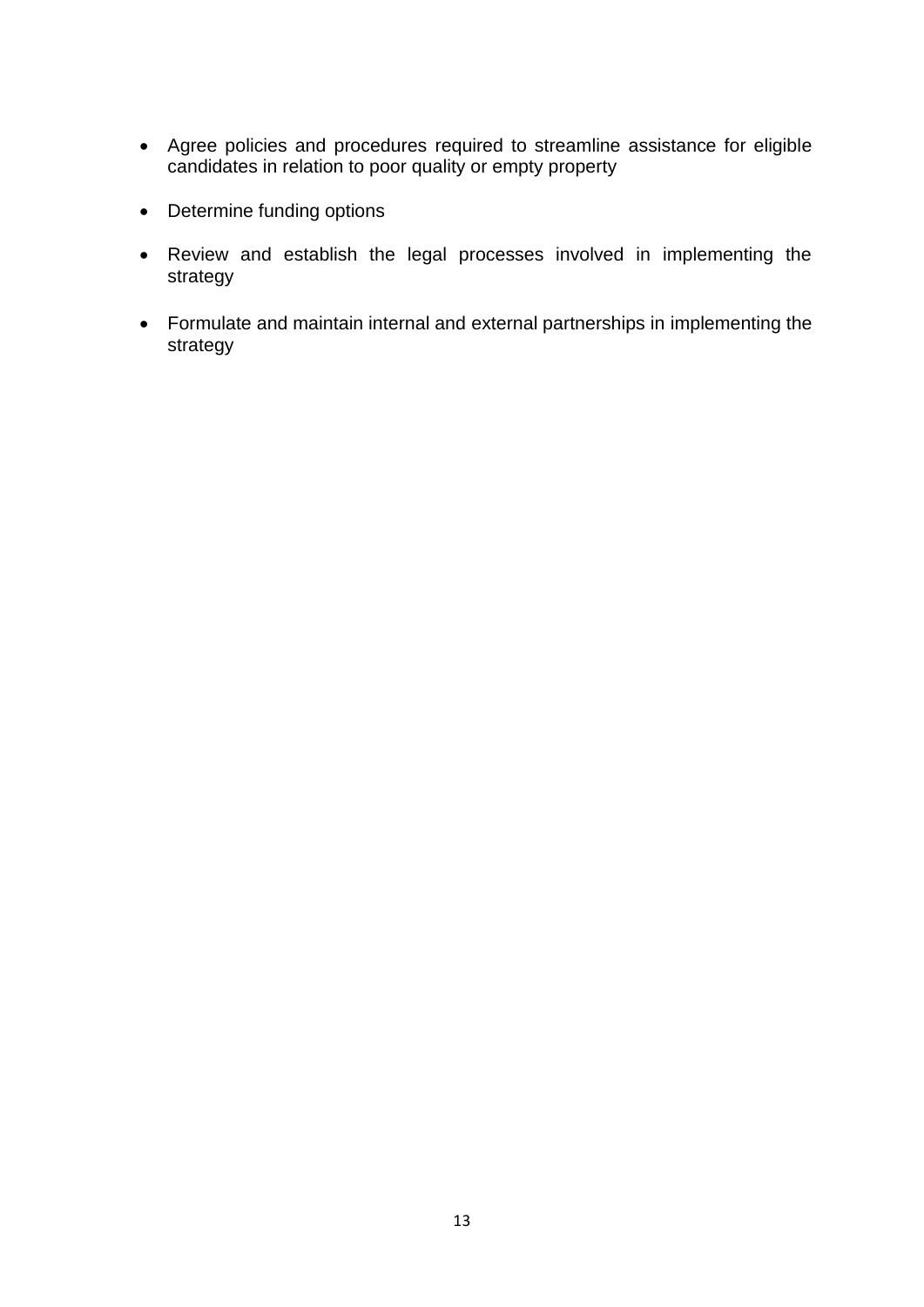# **Action Plan**

In order to successfully implement this strategy the following action plan as been agreed upon:

<span id="page-13-0"></span>

| <b>Action Required</b>                                               | <b>By Whom</b>                                        | When           |
|----------------------------------------------------------------------|-------------------------------------------------------|----------------|
| Continue to encourage take up of<br>available grants and loans       | <b>Empty Homes Team</b>                               | Ongoing        |
| Raising awareness of empties property<br>and issues surrounding them | <b>Empty Homes Team, Communications</b><br>Department | Ongoing        |
| Working in partnership (internal and<br>external)                    | <b>Empty Homes Team</b>                               | Ongoing        |
| Monitoring and Review of Strategy on a<br>12 month basis             | <b>Empty Homes Working Group</b>                      | September 2017 |
|                                                                      |                                                       |                |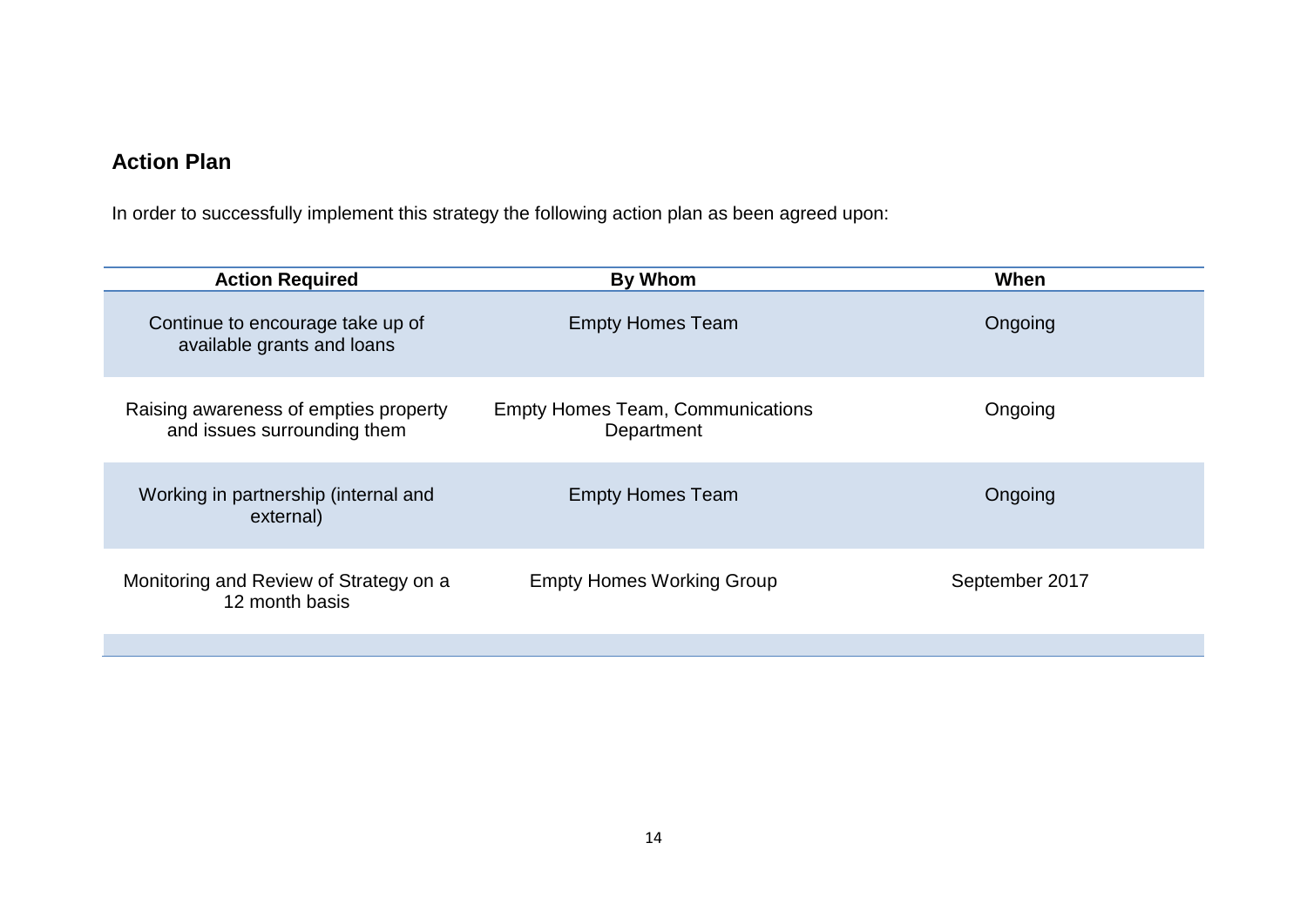## <span id="page-14-0"></span>**Glossary of Terms**

EHES – Empty Homes Enforcement Strategy LTE - Long term Empty CPO – Compulsory Purchase Order EDMO – Empty Dwelling Management order HHSRS – Housing and Health Safety Rating System NHB – New Homes Bonus EHWG – Empty Homes Working Group

# <span id="page-14-1"></span>**Legislation**

The Town and Country Planning Act 1990 Housing Act 2004 Building Act 1984 Environmental Protection Act 1990 The Anti-Social Behaviour Policing and Crime Act 2014 Prevention of Damage by Pests Act 1949 The Public Health Act 1936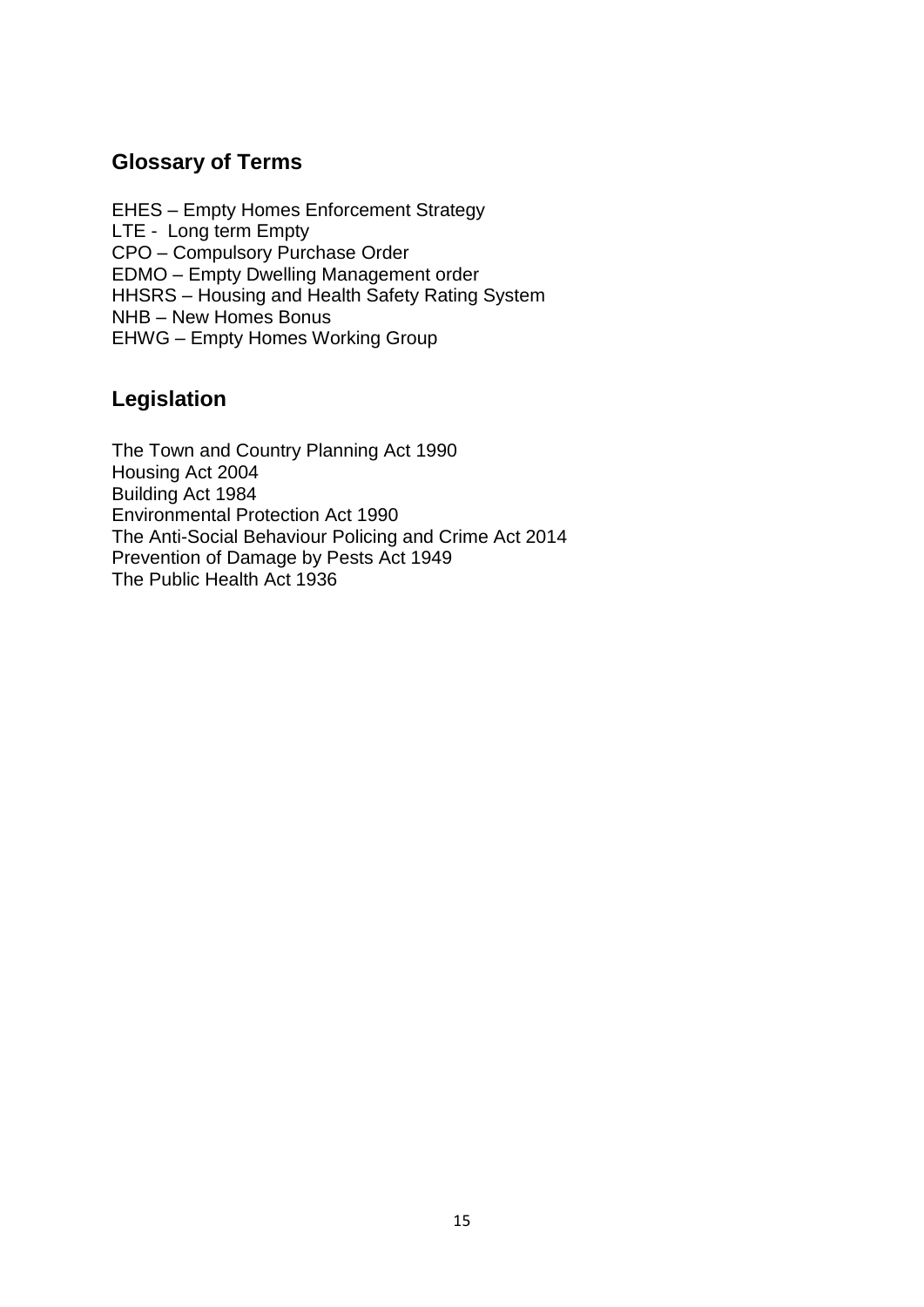# <span id="page-15-0"></span>**Appendix 1 – Empty property Exemptions**

- Unoccupied dwellings owned by a charity (up to six months)
- Unoccupied because person detained (e.g. prison)
- Unoccupied and previously the sole / main home of someone moved into care home or hospital
- Unoccupied because the resident is decease
- Unoccupied because prohibited by law
- Unoccupied clergy dwellings
- Unoccupied because the sole owner / tenants has moved out to receive care
- Unoccupied because the sole owner / tenant has moved out to give care to another
- Unoccupied where the owner is a student who last lived in the dwelling as their main home
- Unoccupied dwelling taken into possession by a mortgage lender
- An unoccupied dwelling where the person who would otherwise be liable is a trustee in bankruptcy.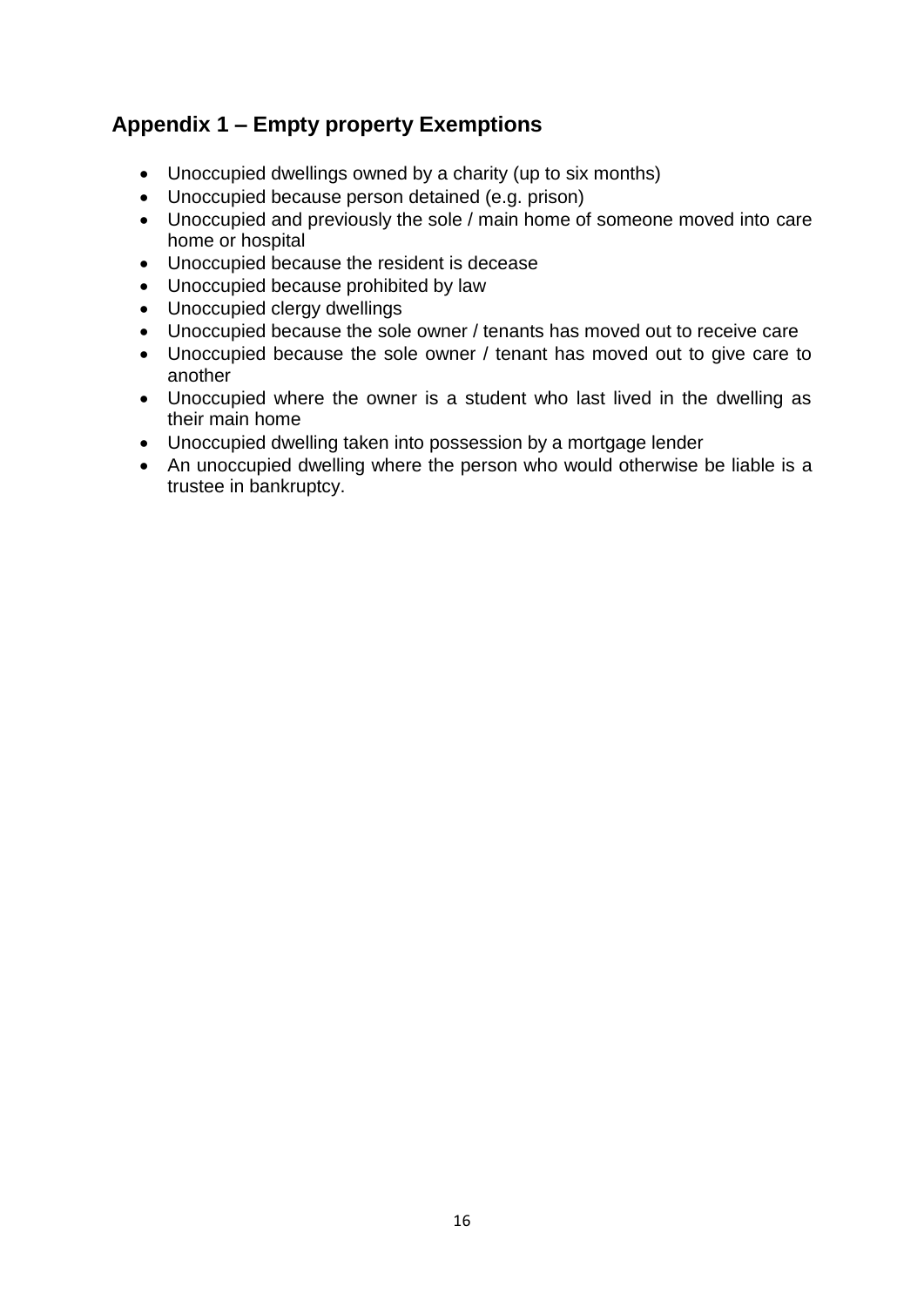# <span id="page-16-0"></span>**Appendix 2 – Case Studies**

#### **Empty home given a new lease of life**

The council's Empty Homes Team are able to help home owners in the area bring their properties back up to decent homes standard by offering advice and support, helping to organise contractors and provide funding.

Mr Jones was the previous owner of a property in Arden Drive, in Braunstone, which had stood empty for over twelve years. The front and back gardens were overgrown and the door keys no longer worked in the locks.

With the council's help Mr Jones was able to sort the house out so it could be put on the market.

He said: "*The council getting in touch made me do what I ought to have done a long time ago. They explained what was required and helped to organise a contractor to clean up the front and back of the house.*

*"I understand how others in a similar situation must feel; the best thing to do is speak to someone. From my experience the council were very helpful, they let me Know what my options were and helped me to organise things*."

The Arden Drive property is now under new ownership and is currently being renovated.

## **Empty Home Grant**

Mrs Matharu, owner of a house in Kirkland Road, Braunstone Town, was one of the first in the area to benefit from the non repayable grant and now has a tenant living in her property.

She said: "*The house had been empty since June 2010. We always had the intention to rent it out but after suffering at the hands of rogue builders we found ourselves in a position where there was no money left to finish sorting the house out.*

*"The grant funding has helped with renovating the kitchen, bathroom and replacing the door at the rear making the house more energy efficient. If it wasn't for Blaby District Council we would still we struggling to get the work done*."

The Council's Housing team also helped Mrs Matharu find her tenant by advertising the property on [www.Homefinder.uk.com](http://www.homefinder.uk.com/) , an innovative website which aims to improve the standard of privately rented properties in Leicestershire.

The team were able to make sure the tenant met certain criteria such as having a good tenancy record and previous references, and listed on the housing register as in medium or higher need of a property.

knowledge that the tenant has been checked and met criteria set out by the Council." Mrs Matharu said: "*With the Council's help I was able to find a tenant within two weeks, and unlike agents Blaby didn't charge any commission. I'm also safe in the*